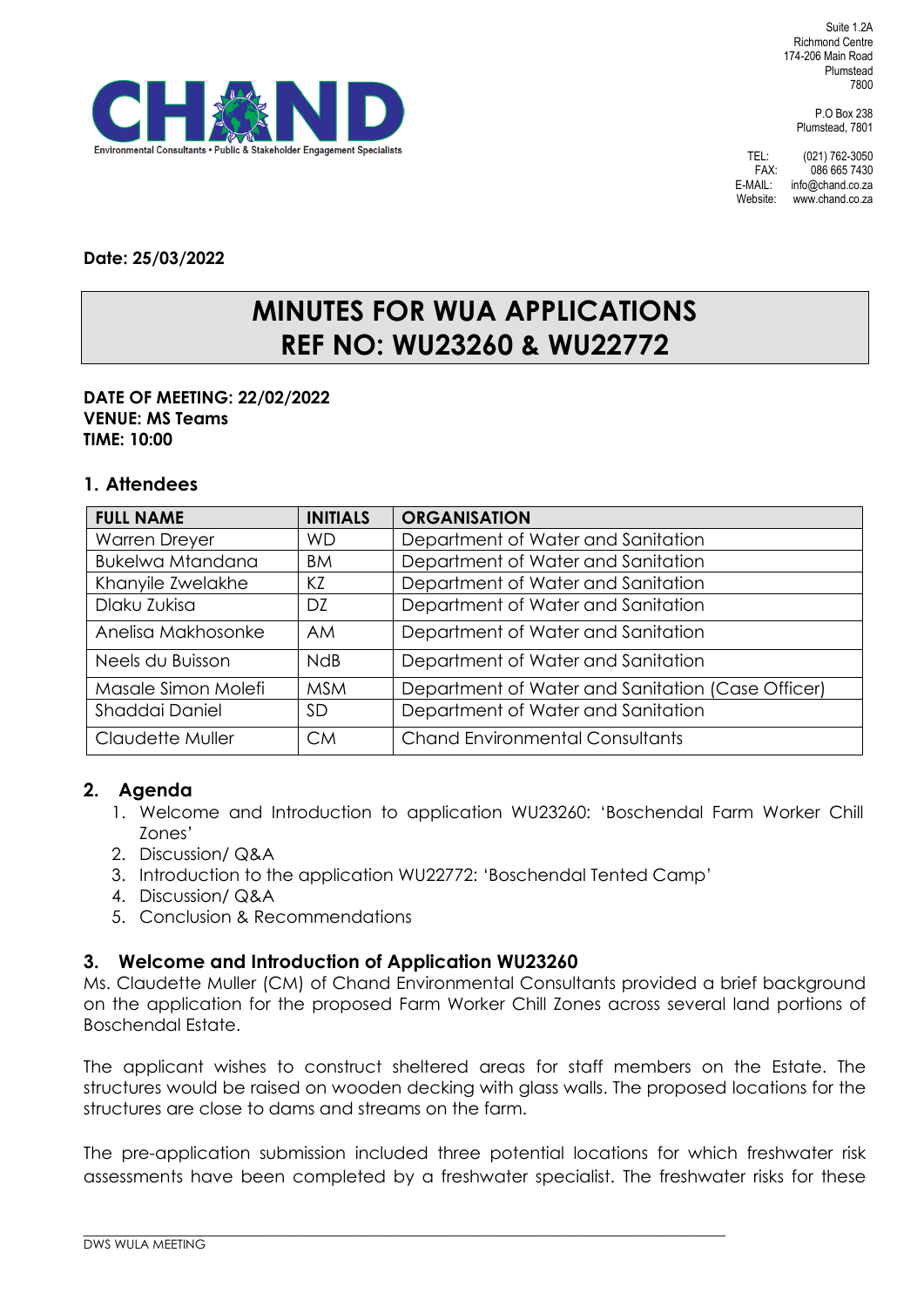three sites were found to be 'low' with the implementation of recommended mitigation measures. CM explained that the applicant wishes to include an additional ten sites to the application. A freshwater specialist is in the process of identifying suitable sites for which risk assessments will also be undertaken and submitted to the Department for scrutiny.

## **3.1General Discussion/ Q&A**

The following points were raised during the discussion:

- Mr. Masale Molefi (MM) agreed that one application for all potential zones would be acceptable.
- Clarification was sought as to whether structures would be placed on one property and what the suggested mitigation measures for sewage are. CM stated that the zones would be located upon multiple land portions. Composting toilets have been proposed for each zone.
- It was asked how litter and sewage would be managed. CM confirmed that more information would be provided in the submission.
- MM recommended that the Government Gazette of March 2017 be consulted to understand the required information to be included in the application.
- The proposal should clearly state whether the facilities will only be used by workers or whether they will also be used by the general public.

## **4. Introduction of Application WU22772**

CM introduced the second application and explained that the applicant has constructed a tented camp facility on Portion 5 of Farm 1685 on Boschendal Estate which provides for tourist accommodation. The facility has been developed in close proximity to a stream and in-stream dam at the site. The applicant seeks retrospective approval and has also applied for environmental authorisation in terms of Section 24G of the National Environmental Management Act (107 of 1998) (NEMA). Hard surfacing is limited at the camp and thus stormwater is left to infiltrate into the ground. There is no direct discharge or run-off into the dam/stream. With regards to effluent management, sewage is treated on-site through a Biodisc system. The freshwater risks associated with the camp were found to be 'low' with the implementation of recommended mitigation measures.

## **4.1General Discussion/ Q&A**

The following items were raised during the discussion:

- Ms. Shaddai Daniel (SD) highlighted that a Maintenance Management Plan (MMP) is required for the Boschendal Estate and that this request has been made before by the Department. CM confirmed that such an application was forthcoming.
- SD suggested that the camp should stop operation as the activities were being undertaken unlawfully without water use authorisation. SD stated that the compliance and enforcement unit would have to investigate the unlawful activities that have/are being undertaken on site first, before the next phase of the application will be opened on e-wulaas.
- A request was made for more details on the bio-disc system to be provided in the application. The freshwater specialist should also assess the risks of this system.
- It was highlighted that the proposal is currently not clear. More details are required to determine the kind of authorisation to be issued. CM confirmed that a freshwater impact assessment, including a risk assessment matrix, Environmental Management